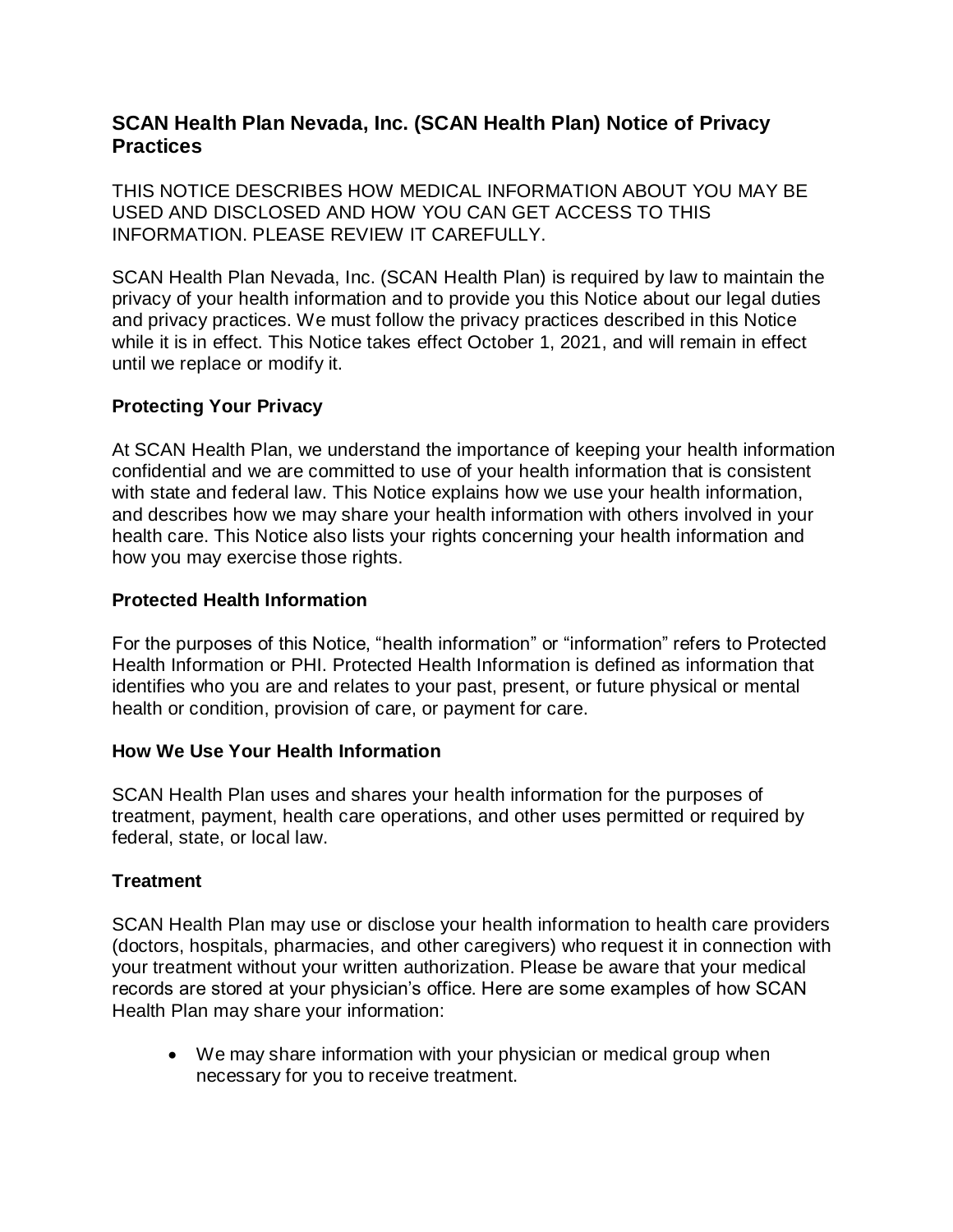- We may share information about you to a hospital so that you receive appropriate care.
- We may share information about you with plan providers involved in the delivery of your health care services.

# **Payment**

SCAN Health Plan may use and disclose your health information for the purposes of payment of the health care services you receive, without your written authorization. This may include claims payment, eligibility, utilization management, and care management activities. For example:

- We may provide your eligibility information to your medical group so they are paid accurately and timely.
- We may share information about you to a hospital to ensure that claims are billed properly.
- We may provide your information to a third party entity to ensure that your doctor or hospital is paid accurately and timely.

## **Health Care Operations**

SCAN Health Plan may use and disclose your health information to support various business activities without your written authorization. Health care operations are activities related to the normal business functions of SCAN Health Plan. For example, we may share information with others for any of the following purposes:

- Quality management and improvement activities, such as credentialing activities and peer reviews,
- Contracting activities with plan providers and vendors,
- Research and studies, such as member satisfaction surveys,
- Compliance and regulatory activities,
- Risk management activities,
- Population and disease management studies and programs, and
- Grievance and appeals activities.

SCAN Health Plan may not use or disclose your genetic health information for underwriting purposes.

## **Other Permitted Uses and Disclosures**

SCAN Health Plan may use or disclose your health information without your written authorization, for the following purposes under limited circumstances:

 To state and federal agencies that have the legal right to receive data, such as to make sure SCAN Health Plan is making proper payments and to assist Federal/State Medicaid programs,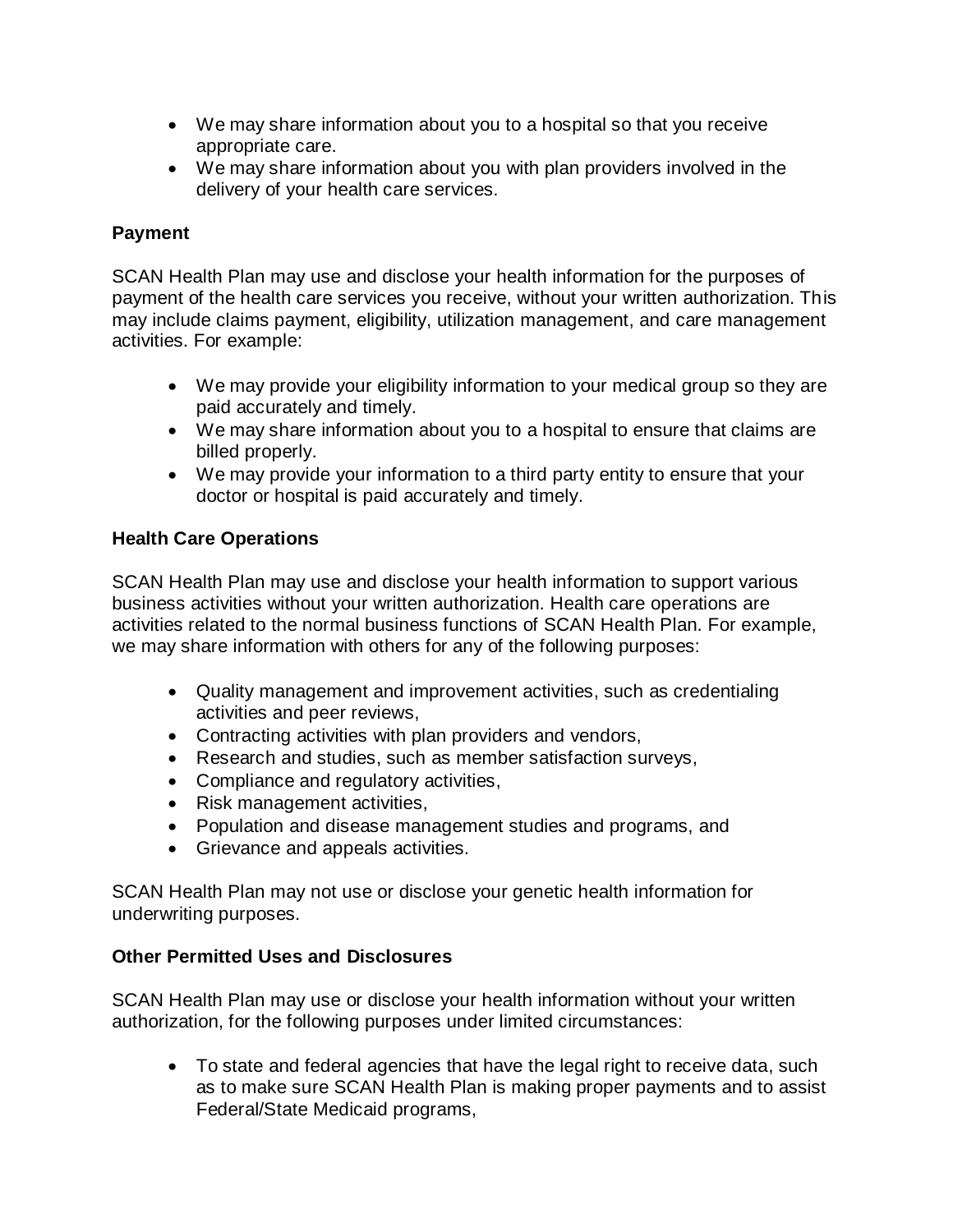- For public health activities, such as reporting disease outbreaks or disaster relief,
- For government healthcare oversight activities, such as fraud and abuse investigations or the Food and Drug Administration (FDA),
- For judicial, arbitration, and administrative proceedings, such as in response to a court order, subpoena, or search warrant,
- To a probate court investigator to determine the need for conservatorship or guardianship,
- For law enforcement purposes, such as providing limited information to locate a missing person,
- For research studies that meet all privacy law requirements, such as research related to the prevention of disease or disability,
- To avoid a serious and imminent threat to health or safety,
- To contact you about new or changed benefits under Medicare and/or SCAN Health Plan,
- To contact you to remind you of visits/deliveries,
- To create a collection of information that can no longer be traced back to you,
- For purposes when issues concern child or elder abuse and neglect,
- In cases of death, such as a coroner, medical examiner, funeral director or organ procurement organization,
- For specialized government functions, such as providing information for national security and military activities,
- To workers' compensation claims or authorities as required by state workers' compensation laws,
- To the plan sponsor of a group health plan or employee welfare benefit plan,
- To law enforcement officials if you are an inmate or under custody. These would be permitted if needed to provide medical services to you or for the protection and safety of others,
- To friends or family members to the extent necessary to assist with your health care or payment for your healthcare, if you are unavailable to agree to disclosure, such as in a medical emergency,
- As required otherwise by federal, state, or local law.

Other uses and disclosures not described in this Notice will only be made with your written authorization. You may revoke your authorization at any time as long as the request to revoke is in writing and the plan has not relied on your authorization to take a specific action.

## **Sharing Your Health Information with Others**

As part of normal business, SCAN Health Plan shares your information with contracted plan providers (e.g., medical groups, hospitals, pharmacy benefit management companies, social service providers, etc.). In all cases where your health information is shared with plan providers, we have a written contract that contains language designed to protect the privacy of your health information. Our plan providers are required to keep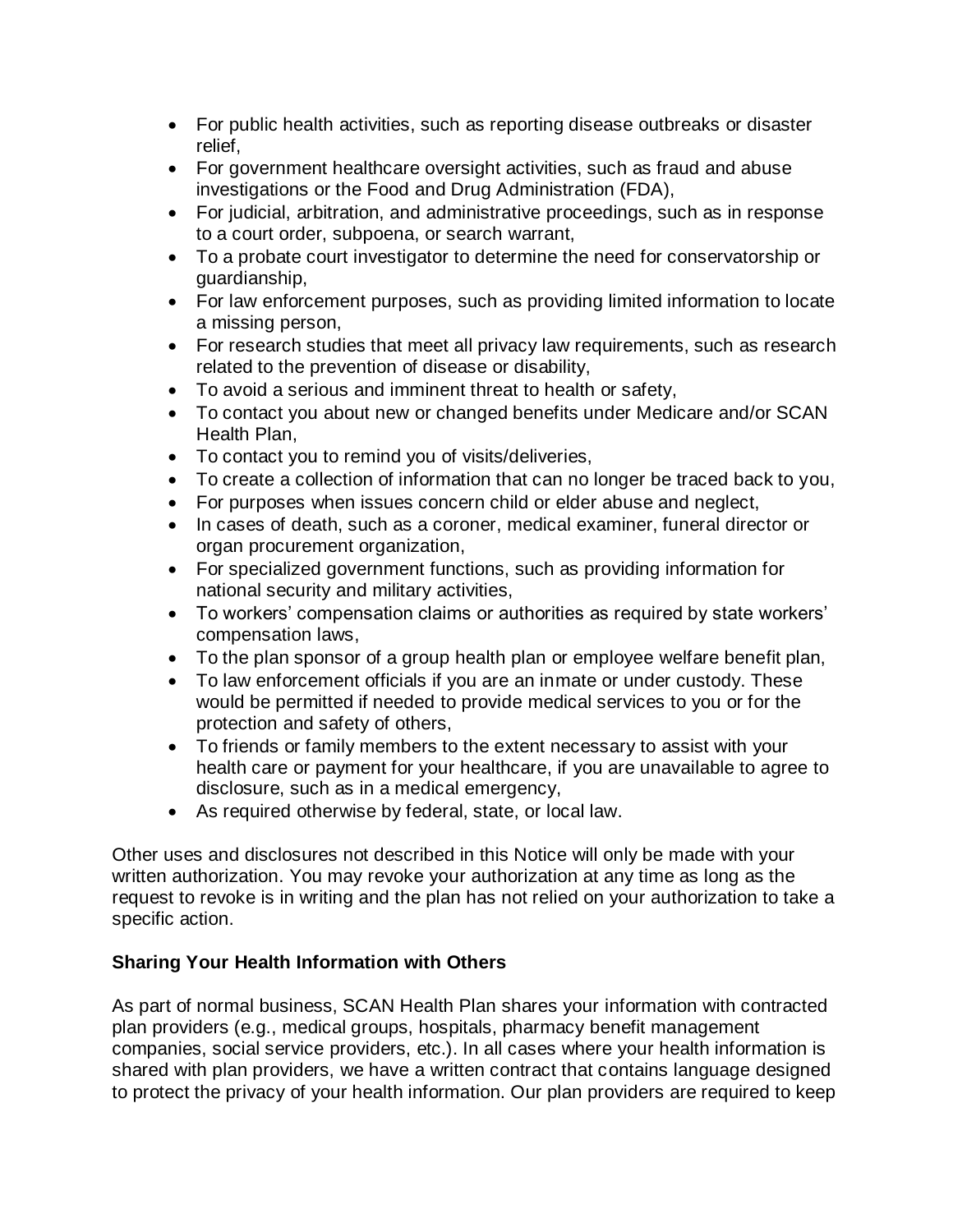your health information confidential, and protect the privacy of your information in accordance with state and federal law.

### **Your Rights Involving Your Health Information**

You may give us written authorization to use your health information or to disclose it to anyone for any purpose. If you give us an authorization, you may revoke it in writing at any time. However, your revocation will not affect any use or disclosures permitted by your authorization while it was in effect.

The following are your rights with respect to your health information. If you would like to exercise any of the following rights, please refer to the section below titled "How to Obtain Additional Information About This Notice".

### **Right to Request Restrictions**

You have the right to ask us to restrict how we use and disclose your information for treatment, payment, or health care operations as described in the Notice. You also have the right to ask us to restrict information that we have been asked to give to family members or to others who are involved in your health care. However, we are not required to agree to these restrictions. If we deny your request, we will notify you in writing with the specific reason(s) the request was denied. If we do agree to your request to restrict health information, we may not use or disclose your protected health information for that purpose, except as needed to provide treatment in an emergency. Please refer to the definition of "emergency" in your *Evidence of Coverage*. We also do not have to honor your restriction if we are required by law to disclose the information or when the information is needed for your treatment.

You also have the right to terminate a request for restriction that we have granted. You may do this by calling or writing us. We also have the right to terminate the restriction if you agree to it or if we inform you in writing that we are terminating it. If we do this, it will only apply to medical information that we create or receive after we have informed you.

Your request for a restriction must be in writing and must provide us with specific information needed to fulfill your request. This would include the information you wish to be restricted and to whom you want the limits to apply.

### **Right to Inspect and Copy**

You have a right to review and get a copy of your health information held by us. This may include records used in making coverage, claims and other decisions as a SCAN Health Plan member. *Important Note: We do not have complete copies of your medical records. If you want to look at, get a copy of, or change your medical records, please contact your provider.*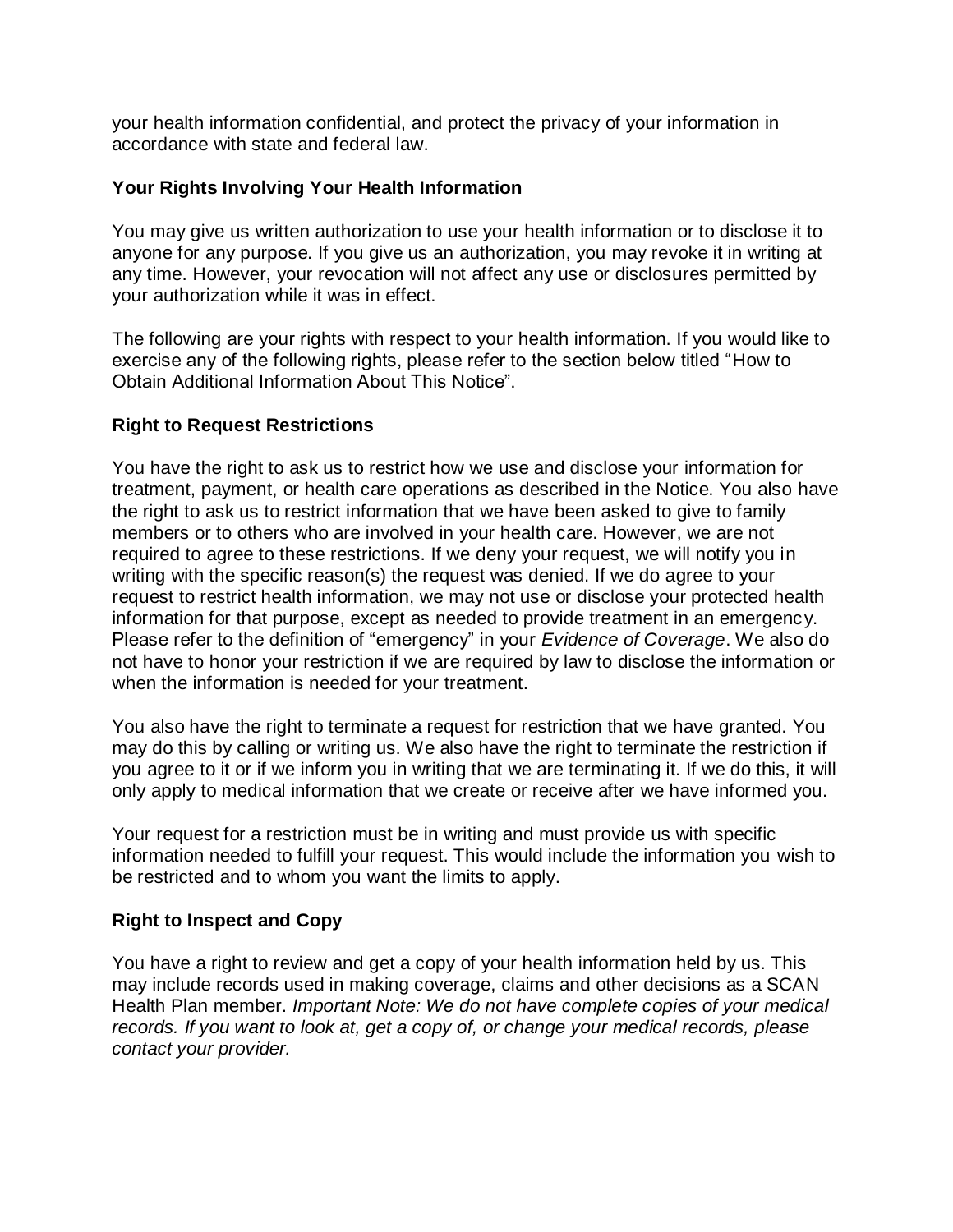Your request must be in writing and must include specific information needed to fulfill your request. If you call Member Services Department we will send you a form to use to do this; (phone numbers are printed on the back cover if this booklet). Or if you prefer, you may send your written request.

#### **SCAN Health Plan**

Attention: Member Services (Request to Inspect and Copy) P.O. Box 22616 Long Beach, CA 90801-5616

If we maintain an electronic health record containing your health information you have the right to request that we send a copy of your health information to you or a third party that you identify. We may charge a reasonable fee for the cost of producing the electronic copy of your health information and for postage if applicable. You must pay this fee before we give you the copies. You may also request that we provide you with summary information about your Protected Health Information instead of all the information. If so, you must pay us the cost of preparing this summary information before we give it to you.

In certain situations, we may deny your request to inspect or obtain a copy of your health information. If we deny your request, we will notify you in writing with the specific reason(s) the request was denied. Our letter to you will also include information about how you may request a review of our denial if you are entitled to such a review. You are entitled to request a review of our denial in three instances only. These three instances involve situations where a licensed health care professional has determined that such access would endanger the life or physical safety of you or of another person. Our letter will also tell you about any other rights you have to file a complaint. These are the same rights described in this Notice.

### **Right to Request an Amendment**

You have the right to request that we amend your health information. Your request must be in writing, and it must explain why the information should be amended. Your request should be sent to our Member Services Department at the address listed in the "Complaints" section of this Notice.

We will deny your request if you fail to submit it in writing or if you fail to include the reasons for your request. We may also deny your request if you ask us to amend information that is (1) accurate and complete, (2) not part of the medical information that SCAN Health Plan keeps, (3) not part of the information that you would be entitled to inspect and copy, or (4) not created by SCAN Health Plan, unless the creator of the information is not available to amend it.

If we deny your request, we will provide you a written explanation. This letter will tell you how you can file a complaint with us or with the Secretary of the Department of Health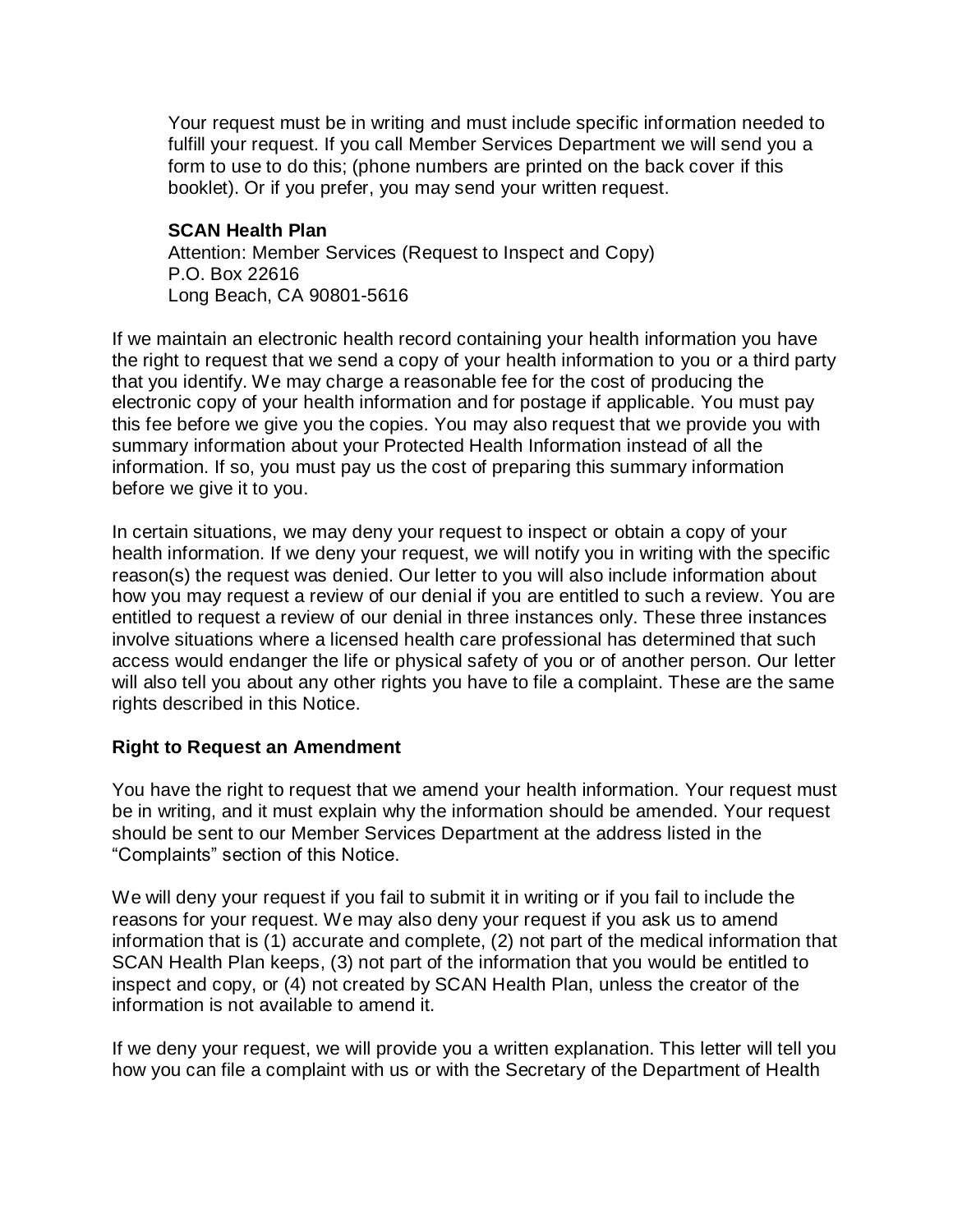and Human Services. It will also tell you about the right you have to file a statement disagreeing with our denial and other rights you may have.

If we accept your request to amend the information, we will make the changes requested in your amendment. But first we will contact you to identify the persons you want notified and to get your approval for us to do so. We will make reasonable efforts to inform others of the amendment and to include the changes in any future disclosures of that information.

### **Right to Receive Confidential Communications**

You have the right to request that we communicate with you in confidence about your health information by alternative means or to an alternative location (e.g., mail to a post office box address or fax to a designated number). Your request must be made in writing and must clearly state that if the request is not granted it could endanger you. SCAN Health Plan will accommodate reasonable requests.

### **Right to Receive an Accounting of Disclosures**

You have the right to receive an accounting of disclosures regarding your health information. Typically the accounting would include disclosures found in the section titled "Other Permitted Uses and Disclosures". The accounting will not cover those disclosures made for the purposes of treatment, payment, and health care operations, and ones that you have authorized.

All requests for an accounting must be in writing and must include specific information needed to fulfill your request. This accounting requirement applies for six years from the date of the disclosure, beginning with disclosures occurring after April 14, 2003, unless you request a lesser period of time. If you request this accounting more than once in a 12-month period, we may charge you a reasonable fee to produce the accounting of disclosures. Before doing so, we will notify you of the fee, and give you an opportunity to withdraw or limit your request in order to reduce the fee.

## **Right to Receive Notice of a Breach of Protected Health Information**

You have the right to receive a notice of the unauthorized acquisition, access, or disclosure of your health information. SCAN Health Plan will provide any legally required notices of any unauthorized use acquisition, access, or disclosure of your health information.

### **Right to Copies of this Notice**

You have the right to receive an additional copy of this Notice at any time.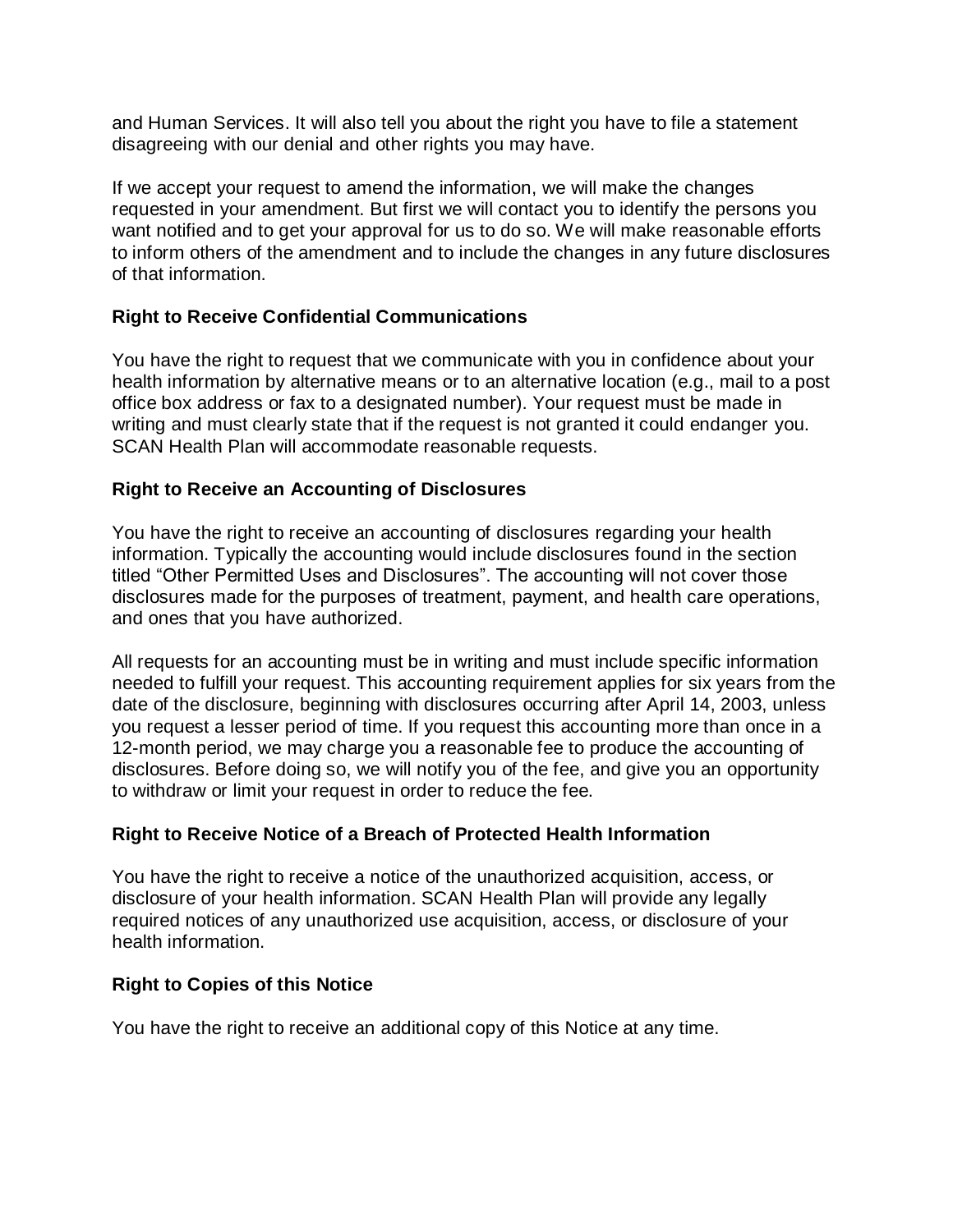If you have any questions about our Notice of Privacy Practices or would like to request an additional copy of the Notice, please contact the Privacy Office at 1-562-997-3134 or 1-855-895-7226, TTY users call: 711. Or, you can write to:

### **SCAN Health Plan**

Attention: Privacy Office P.O. Box 22616 Long Beach, CA 90801-5616

Or email the Privacy Office at PrivacyOffice@scanhealthplan.com, or fax to 1-562-308- 3689.

You may also visit our website online and download a printable version of the Notice at [www.scanhealthplan.com.](http://www.scanhealthplan.com/)

#### **How to Complain About Our Privacy Practices**

If you believe SCAN Health Plan has violated your privacy rights, or you disagree with a decision we made about access to your health information you may submit a written complaint to the SCAN Health Plan Privacy Office.

#### **Complaints to SCAN Health Plan**

If you want to file a complaint with us, write to:

**SCAN Health Plan** Attention: Privacy Officer P.O. Box 22616 Long Beach, CA 90801-5616

Or email PrivacyOffice@scanhealthplan.com, or fax to 1-562-308-3689.

If you need assistance with filing a complaint you can call the SCAN Health Plan Privacy Officer at 1-562-997-3134 or 1-855-895-7226.

#### **Complaints to the Federal Government**

You may also notify the Secretary of the US Department of Health and Human Services to file a complaint with the federal government.

SCAN Health Plan supports your right to protect the privacy of your personal and health information. We will not retaliate in any way if you choose to file a complaint with us or with the U.S. Department of Health and Human Services. Filing a complaint will not affect your benefits under SCAN Health Plan or Medicare.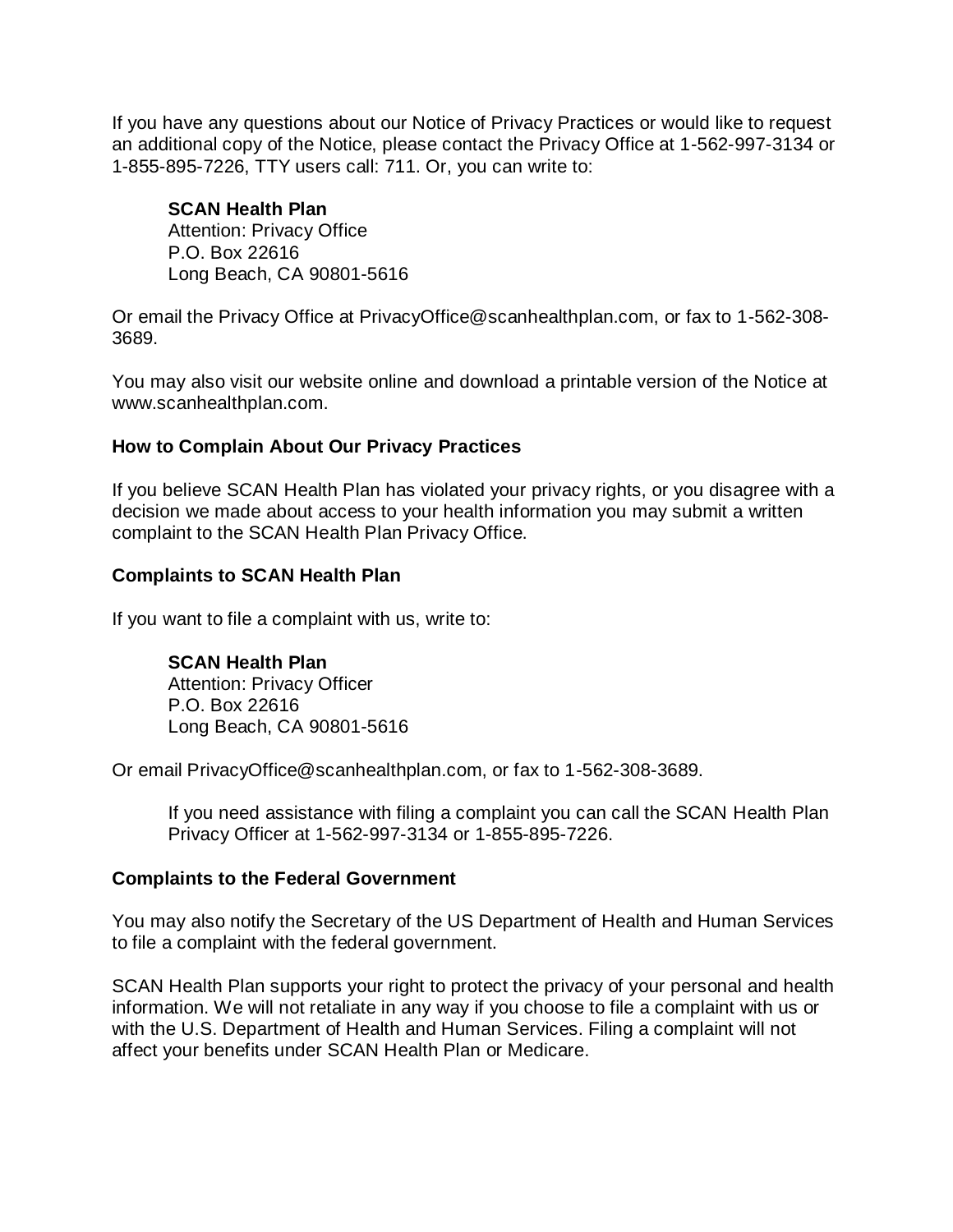#### **Changes to this Notice**

The terms of this Notice apply to all records containing your health information that are created or retained by SCAN Health Plan. We reserve the right to revise or amend this Notice of Privacy Practices. Any revision or amendment to the Notice will be effective for all of your records that we have created or maintained in the past. Such revision or amendment shall also be effective for any of your records that we may create or maintain in the future. If we do revise this Notice you will receive a copy.

SCAN Health Plan complies with applicable federal civil rights laws and does not discriminate, exclude people, or treat them differently on the basis of, or because of, race, color, national origin, age, disability, or sex.

SCAN Health Plan provides free aids and services to people with disabilities to communicate effectively with us, such as qualified sign language interpreters, and written information in other formats (large print, audio, accessible electronic formats, other formats).

SCAN Health Plan provides free language services to people whose primary language is not English, such as qualified interpreters and information written in other languages.

If you need these services, contact SCAN Health Plan Member Services.

If you believe that SCAN Health Plan has failed to provide these services or discriminated in another way on the basis of race, color, national origin, age, disability, or sex, you can file a grievance in person, by phone, mail, or fax, at:

SCAN Health Plan Attention: Grievance and Appeals Department P.O. Box 22644, Long Beach, CA 90801-5644 1-855-827-7226 (TTY: 711) FAX: 1-562-989-0958

Or by filling out the "File a Grievance" form on our website at: <https://www.scanhealthplan.com/contact-us/file-a-grievance>

If you need help filing a grievance, SCAN Health Plan Member Services is available to help you.

You can also file a civil rights complaint with the U.S. Department of Health and Human Services, Office for Civil Rights, electronically through the Office for Civil Rights Complaint Portal, available at [https://ocrportal.hhs.gov/ocr/portal/lobby.jsf,](https://ocrportal.hhs.gov/ocr/portal/lobby.jsf) or by mail or phone at:

U.S. Department of Health and Human Services 200 Independence Avenue, SW